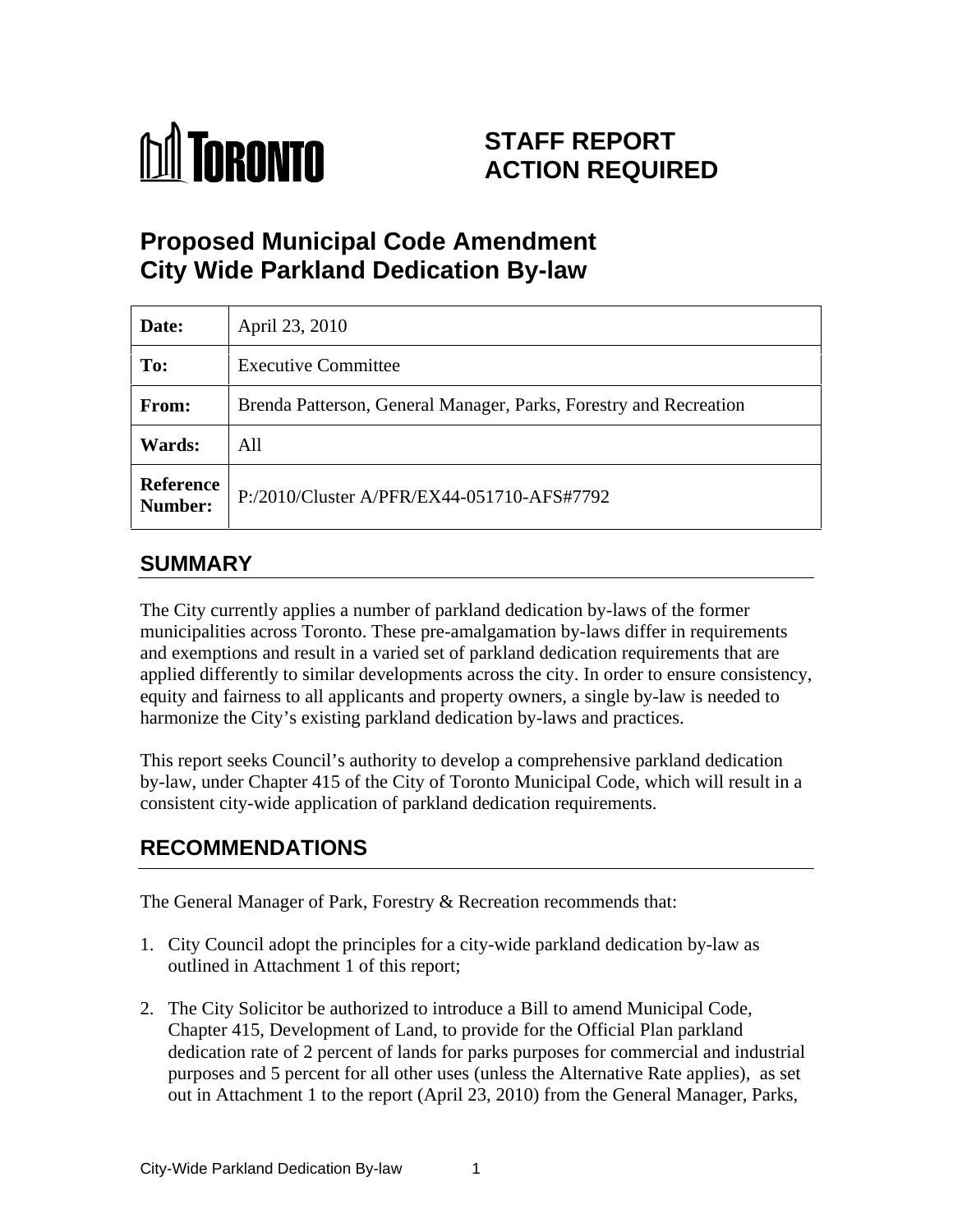Forestry and Recreation, and to repeal the parkland dedication by-laws of the former municipalities, to come into effect May 3, 2011;

- 3. The City Solicitor be authorized to introduce a Bill to amend the parkland dedication by-laws of the former municipalities to provide for the exemptions, as set out in Attachment 1, to come into effect upon introduction of the bill in advance of the city wide parkland dedication by-law; and
- 4. The appropriate City Officials be authorized and directed to take the necessary action to give effect thereto.

## **Financial Impact**

The approval of this report will result in expanded opportunities for the City to gain additional parkland and cash-in-lieu of parkland dedications.

The Deputy City Manager and Chief Financial Officer has reviewed this report and agrees with the financial impact information.

## **DECISION HISTORY**

Council has previously made recommendations on the following parkland dedication bylaw considerations. Each of these will be further addressed in this report.

*Principles for Inclusion in a Parkland Dedication By-law*   $\mathbf{r}^{\prime}$ 

In July 1998, Council adopted general principles and exemptions to be included in a harmonized parkland dedication by-law. A city-wide parkland dedication by-law did not proceed at that time as it awaited the approval of the City's first Official Plan, which was adopted by Council in 2002 and was largely brought into effect by the OMB in July 2006. <http://www.toronto.ca/legdocs/minutes/council/appa/cc980729/ed1rpt.htm>

*Non-Profit Housing*

At its meeting in July 2000, City Council adopted a report entitled "Exempting Non- Profit Housing from Planning Application Fees, Building Permit Fees and Parkland Dedication Requirements", and all applications since July 2000, which meet Council's exemption policies, have been exempt from parkland dedication requirements. <http://www.toronto.ca/legdocs/2000/agendas/council/cc/cc000704/pof9rpt/cl013.pdf>

 $\mathbf{r}$ *Industrial Lands*

In an effort to encourage industrial development in the City, and as recommended in the above noted 1998 principles report, Council, at its meeting in December 2001, amended the parkland dedication by-laws of the former municipalities to exempt all industrial lands from parkland dedication requirements.

<http://www.toronto.ca/legdocs/2001/agendas/council/cc011204/edp11rpt/cl002.pdf> <http://www.toronto.ca/legdocs/bylaws/2001/law1028.pdf>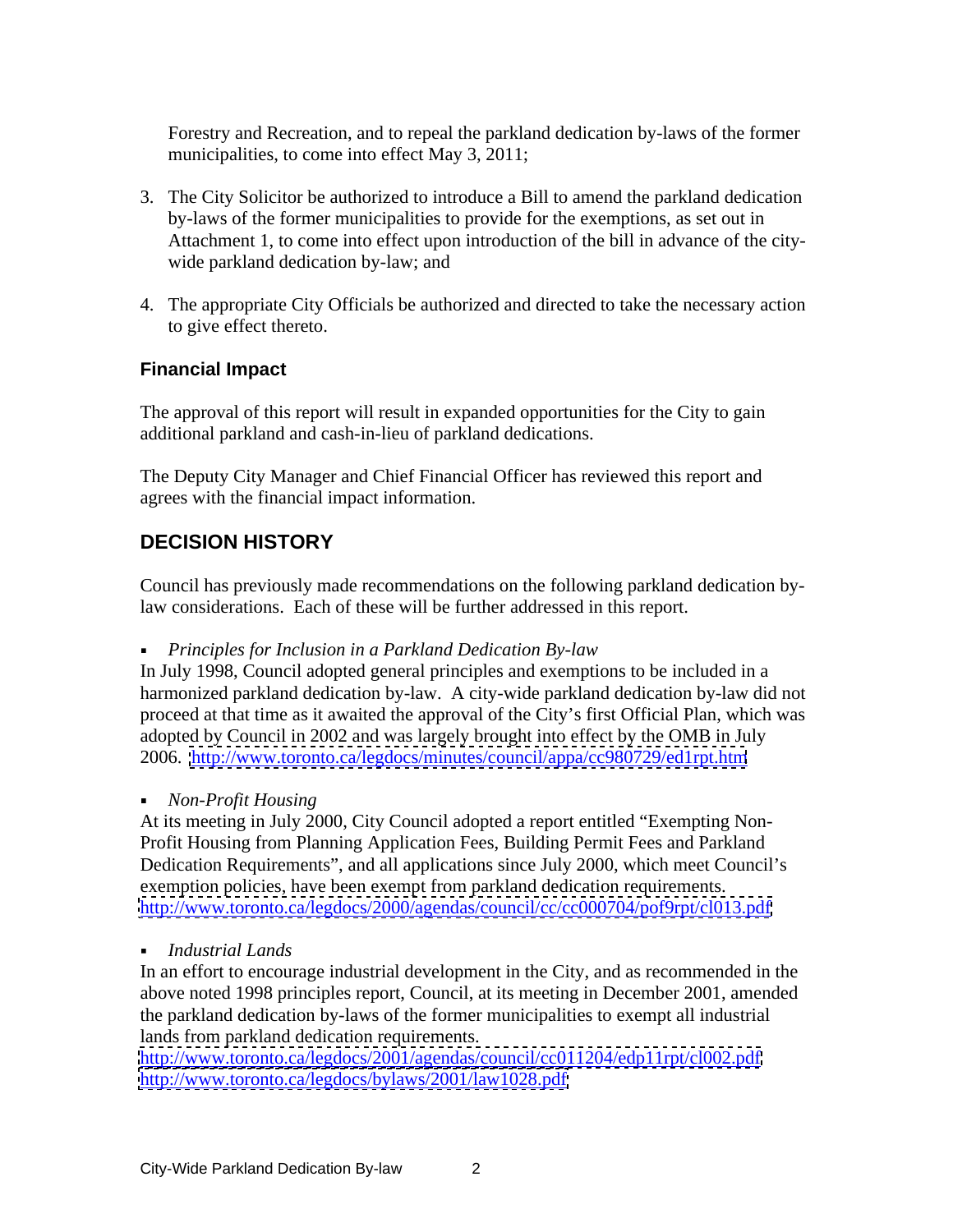*Alternative Parkland Dedication Rate*

At its meeting in December 2007, City Council adopted Parks and Environment Committee Item PE11.3, which recommended the enactment of a by-law to create a higher (alternate) rate of parkland dedication in identified areas of the city.<br>http://www.toronto.ca/legdocs/mmis/2007/pe/reports/2007-11-28-pe11-cr.pdf

By-law No. 1420-2007, being a by-law *"to amend Municipal Code Chapter 415, Development of Land, to provide an alternate rate for the conveyance of land for park purposes as a condition of residential development*", was enacted on December 13, 2007 to implement PE11.3.

<http://www.toronto.ca/legdocs/bylaws/2007/law1420.pdf>

## *Seniors Housing*

At its meeting of July 4, 2008, Parks and Environment Committee Item PE18.7 directed Parks, Forestry & Recreation staff to review the parkland dedication requirements for retirement homes and senior citizen residential apartment buildings as part of this report. <http://www.toronto.ca/legdocs/mmis/2008/pe/decisions/2008-07-04-pe18-dd.pdf>

## **ISSUE BACKGROUND**

The City currently applies the parkland dedication by-laws and policies of the six former municipalities within each of these areas. Historically, each of the former municipal Councils adopted different exemptions to their by-laws as development incentives over other areas of Metro Toronto, as well as in response to the different economic times in the city's development. Although each of the existing by-laws are in conformity with the new Official Plan, there needs to be one city-wide by-law that is applied consistently and equitably to all development applications across the City.

There are three notable consequences to the City resulting from these differences:

Firstly, there remains inequitable requirements on developers, based on historical geographies: a certain type of development in one area of the city may have a particular parkland dedication or cash-in-lieu requirement, while a similar development in another

area of the city may have a different requirement or none;<br>Secondly, the existing exemptions reduce the City's opportunity to acquire parkland through conveyance or receive cash-in-lieu of parkland payments. Consequently this impedes the attainment of Parks, Forestry and Recreation's strategic planning goals of increasing parkland or financing capital improvements in areas experiencing growth or that have low parkland provision and/or are in need of upgraded or new recreation amenities; and

Finally, the amalgamated city no longer delineates infrastructure financing by former municipal boundaries and, since the adoption of the Official Plan, planning for economic and growth related development but is done on a city-wide basis.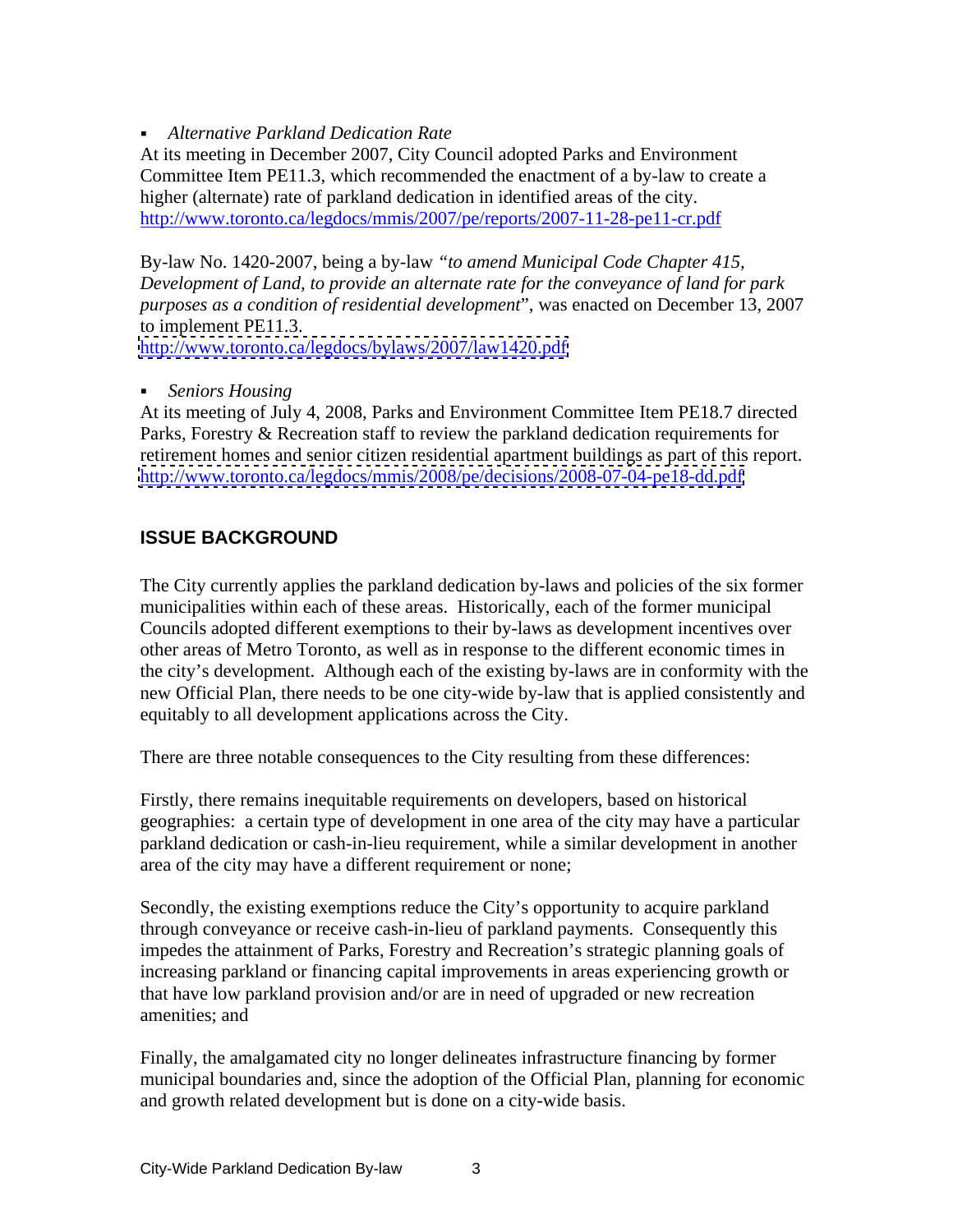Therefore, a new city-wide parkland dedication by-law is necessary to provide consistency in the approach to acquiring parkland and funding parks and recreation facility development across the City resulting from the development application review process.

## **COMMENTS**

The *Planning Act* establishes the authority for municipalities to require a parkland dedication as a condition of subdivision (Section 51.1), as a condition of land severance (Section 53) or as a condition of issuance of a building permit for development or redevelopment on an existing lot (Section 42). The parkland dedication requirement to be conveyed to the municipality from a developer depends on the type of development and is specified in the *Planning Act* as follows: 2 percent for industrial and commercial uses; 5 percent for all other uses; or an "alternative" requirement of up to 1 hectare per

300 units for residential uses. The intent of these requirements is to enable municipalities to acquire land for parks and recreation purposes. The Act, however, also gives municipalities the opportunity to request a cash payment in lieu of a land conveyance. Typically, cash-in-lieu of parkland payments are required where the conveyance is too small to provide for a functioning park or does not meet the municipality's parkland acquisition principles. Cash-in-lieu of parkland payments, based on the value of the developing land, are collected by the City prior to building permit issuance. As set out under the *Planning Act,* these funds must be held in dedicated reserve accounts to purchase parkland and or to invest in park and recreation capital improvements.

It is in the City's short and long term best interest to pursue consistent city-wide dedication requirements and to introduce few exemptions from such requirement of land dedication or cash in lieu for Capital investment. By adopting clear and consistent dedication requirements to be applied city-wide, the option will remain for Council to adopt site specific exemptions.

## **Criteria for Inclusion in the City-Wide Parkland Dedication By-law**

The criteria outlined in this section are summarized in Attachment 1.

# **1. Definitions**

The city-wide parkland dedication by-law will amend *Municipal Code, Chapter 415, Article III – Conveyance of Land for Park Purposes* as a Condition of Development and will apply similar definitions as were adopted for the Alternative Parkland Dedication Rate by-law, adopted by Council in December 2007. In the absence of a city-wide zoning by-law, the city-wide parkland dedication by-law definitions will be substantially consistent with *Municipal Code Chapter 415, Article 1 – Development Charges*, which was adopted by Council in February 2009. Additional definitions not found in these two existing Articles, or those requiring clarification, will be defined in the by-law.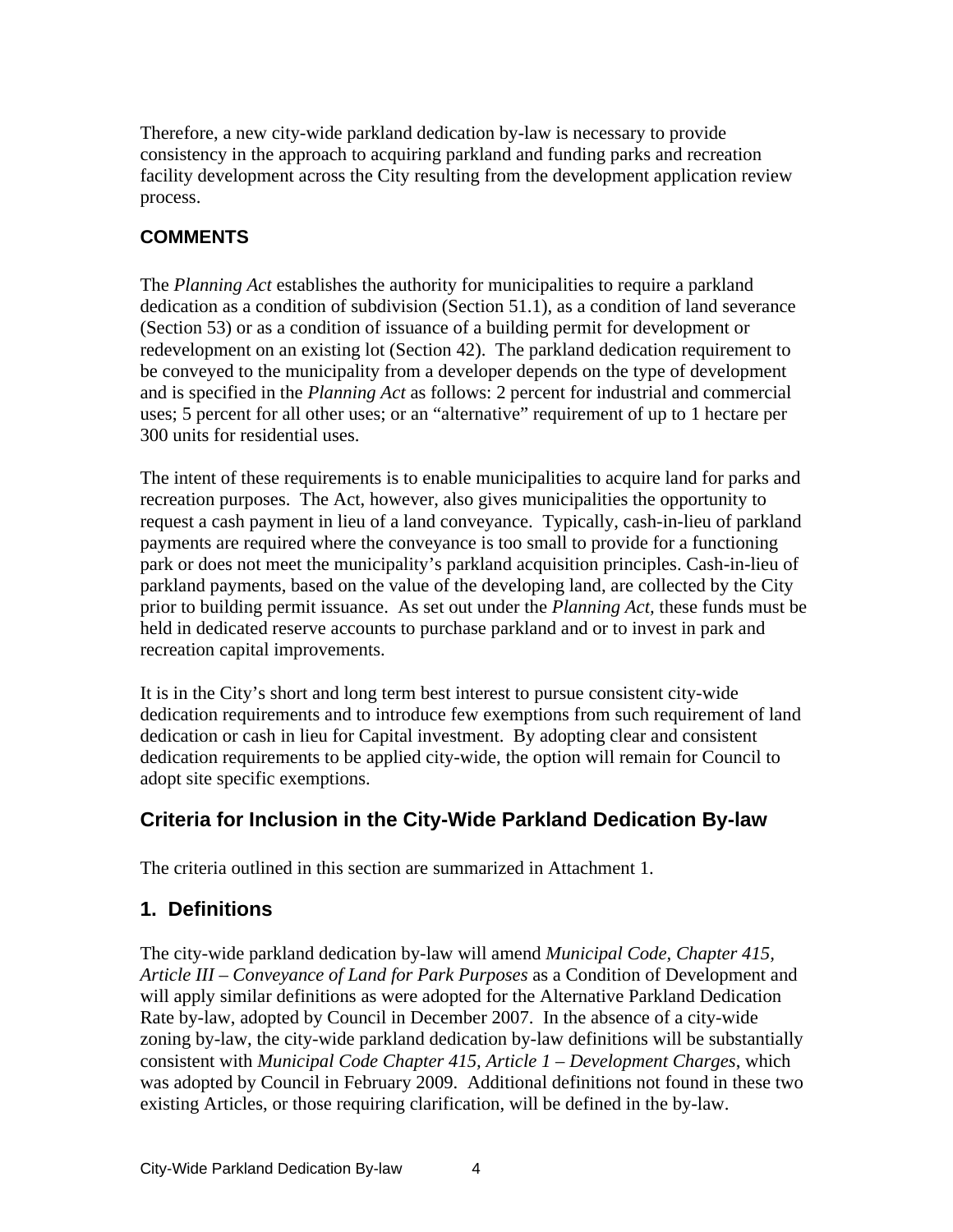## **2. Residential Parkland Dedication Requirement**

It is the policy of the *Planning Act* and the City of Toronto Official Plan to require that a 5 percent parkland dedication, or cash-in-lieu thereof, be made to the municipality for all residential developments or redevelopments. The City of Toronto Official Plan also brought into effect a city-wide Alternative

Parkland Dedication Policy. The policy introduced an alternative parkland dedication requirement of 0.4 hectares per 300 dwelling units to be applied to all residential developments in areas that Council has identified to be in a priority need area for parkland. Toronto City Council, at its meeting in December 2007, adopted an Alternative Parkland Dedication Rate By-law (*Chapter 415, Article III, Municipal Code*), which established this rate and introduced Parkland Acquisition Priority Areas where this rate would apply, as Municipal Code Chapter 415, Article III. The city-wide parkland dedication by-law will amend this Article, but not the provisions related to the Alternative Parkland Dedication Rate.

#### **2a. Proposed "Residential" Definition**

The Toronto Official Plan parkland policy applies a 5% dedication requirement for residential uses and 2% for all other uses. To delineate residential uses from various types of "accommodation", such as temporary lodgings (i.e., hotels), medically related or institutional uses (i.e. hospital or palliative care) and various forms and tenure of senior citizen housing, the parkland dedication by-law will need to incorporate a definition of "residential".

In the absence of a comprehensive zoning by-law, the city-wide parkland dedication bylaw proposes to use the same "residential use" definition that was adopted by Council for the 2009 Development Charges By-law which is currently being applied by City staff:

#### *Residential Use –*

*Land or building or structures of any kind whatsoever or any portion thereof, used, designed or intended to be used as living accommodations, including accessory uses naturally and nominally incidental in purpose and exclusively devoted to the residential use, for one or more individuals and may include a unit designed for combined live/work uses, but does not include a hotel, or similar building or structure, providing temporary accommodation.*

This definition is being proposed for the city-wide parkland dedication by-law as it will provide a consistent interpretation of "residential use" for application to both Development Charges and the city-wide parkland dedication by-laws.

This definition will also apply to residential developments considered under the Alternative Parkland Dedication Rate of 0.4 hectares per 300 dwelling units. It is important to note that the alternative rate is applicable to a specific type of residence: a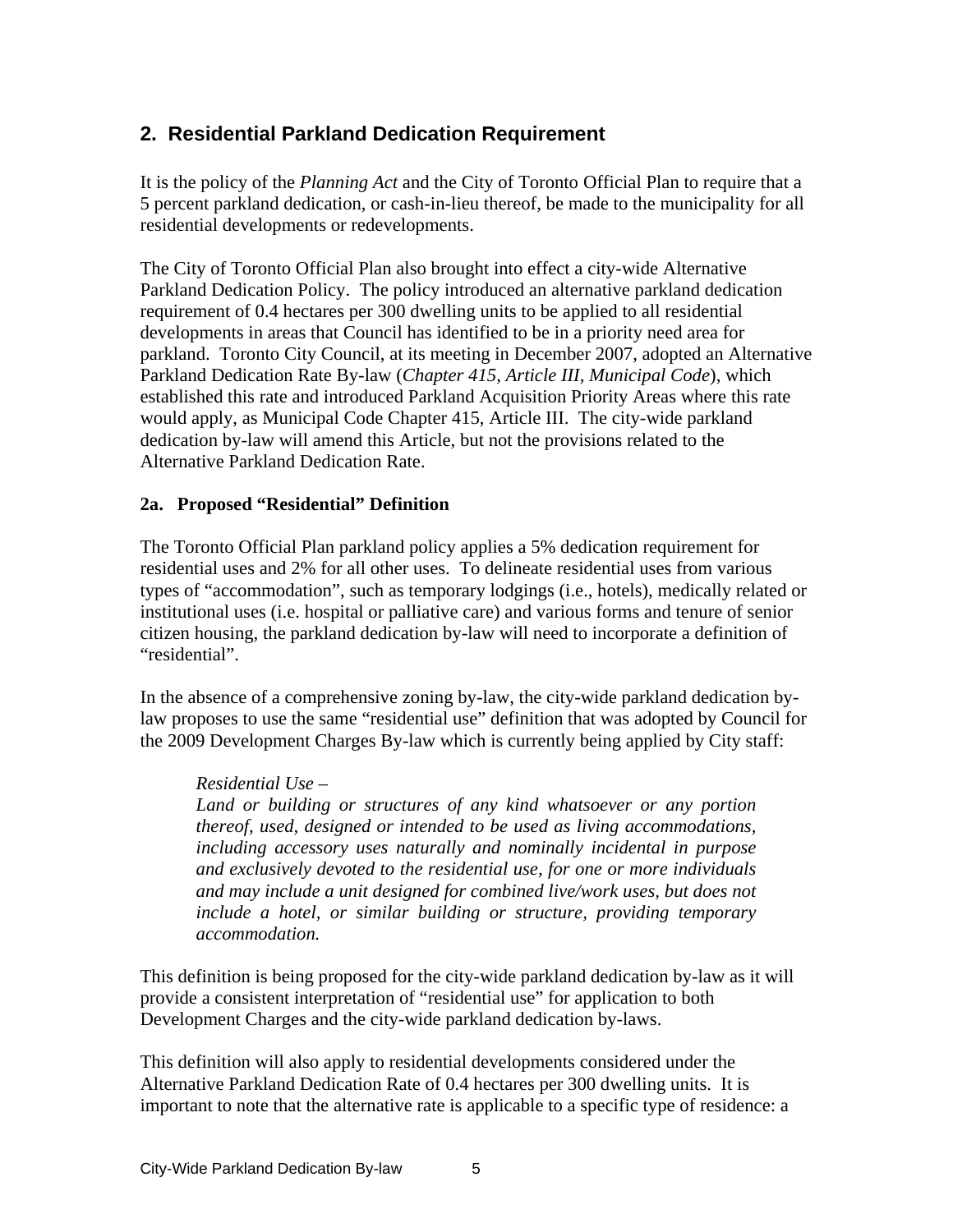"dwelling unit". The definition of *dwelling unit,* adopted by Council for use in the Development Charges By-law, is interpreted as accommodation which includes *both* culinary and sanitary facilities for the exclusive use of the unit tenant. However, residential *dwelling rooms*, which include culinary *or* sanitary facilities, but not both, are subject to the 5% requirement but not subject to the alternative parkland dedication rate.

#### **2b. Senior Citizens' Housing**

At its meeting of May 26, 2008, Council approved an application for a proposed seniors' residence at 1066 Avenue Road (Item NY15.30) and deemed it to be a non-residential (i.e., commercial) use rather than a residential use for the purpose of applying the parkland dedication rate. Council approved the non-residential parkland dedication rate of 2 percent rather than the residential rate of 5 percent for that application. Subsequent to this decision, the item was re-opened at the July 4, 2008 meeting of the Parks and Environment Committee (PE11.7) and through a Notice of Motion, Parks, Forestry and Recreation was asked to consider retirement homes to be the equivalent of senior citizens residential apartment buildings. This matter is discussed below.

The housing options for senior citizens are very diverse in terms of built form (including private or shared kitchens), the tenure of the units, the amenities and the types of services provided to the residents. This diversity has resulted in conflicting interpretations on whether to classify these units as residential, commercial or institutional.

The city-wide parkland dedication by-law aims to clarify this question by introducing the definition of "residential use", as outlined above. By applying this definition, staff, developers and Council can put development applications through the following three tests to determine the applicable parkland dedication requirement:

- 1. Does the development fit the definition of "residential use"?
	- (i) If yes, a residential parkland requirement will apply.
	- (ii) If no, a non-residential 2% parkland dedication requirement will apply.
- 2. If the residential development is in a Parkland Acquisition Priority Area, an alternative rate will apply only to "dwelling units" (including both private culinary and sanitary facilities). Does the development include "dwelling units"? (i) If yes, the alternative rate will apply only to the "dwelling units".
	- (ii) If no, a residential 5% parkland dedication requirement will apply.
- 3. Does the residential development fit the definition of "non-profit housing"?
	- (i) If yes, the development will be exempt from all parkland dedication requirements.
	- (ii) If no, the appropriate residential parkland dedication requirement will apply.

Accordingly, under the proposed city-wide parkland dedication by-law, all seniors' apartments or retirement residences, constructed with or without full kitchens or shared eating areas, would be subject to the statutory residential parkland dedication requirement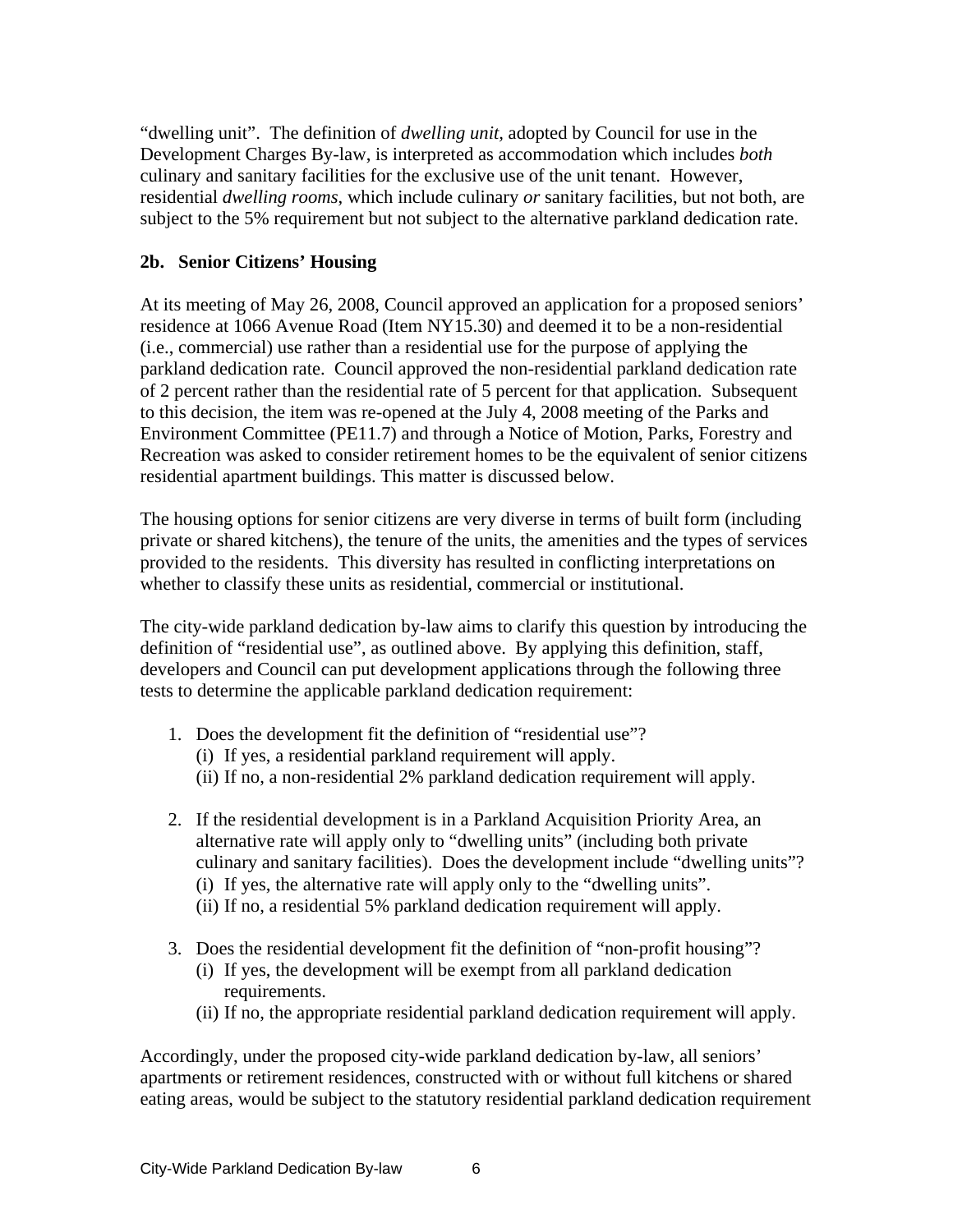of 5%. If the residential development falls within a Parkland Acquisition Priority Area, the Council approved Alternative Parkland Dedication Rate would apply to *dwelling units* only. If, however, the development (or part of it) fits the City's requirements for "non-profit housing" the non-profit component of the development would be exempt from all parkland dedication requirements.

Dwelling *Rooms*, unlike Dwelling *Units*, have either private culinary or sanitary conveniences, but not both. All seniors' housing (except non-profit housing) which provides *dwelling rooms* would be subject to the 5% parkland dedication requirement, but not the alternative parkland dedication rate.

It is important to note that although these three tests guide parkland dedication considerations for seniors' housing, they also apply to all residential uses for any demographic. The contract of the contract of the contract of the contract of the contract of the contract of the contract of the contract of the contract of the contract of the contract of the contract of the contract of t

## **2c. Residential Exemptions**

The current parkland dedication by-laws were developed prior to Amalgamation, and have different exemptions for certain types of residential development or redevelopment, which has resulted in an inconsistent and inequitable application of the parkland dedication requirements across the city. Under an amalgamated City and one official plan for the city the current exemptions appear arbitrary and difficult to justify. The city wide parkland dedication by-law will provide a single approach to residential parkland dedication requirements which allow for the following exemptions:

*i. Non-Profit Housing*

A parkland dedication exemption for non-profit housing was adopted by Council at its meeting of July 4, 5, & 6, 2000, as part of a larger program to exempt non-profit rental housing from planning application fees, Development Charges and building permit fees throughout the city. This policy applies only to units which will remain affordable over time and is, therefore, restricted to rental units. The only residential land use currently exempt throughout the City is non-profit housing and this exemption will continue in the proposed city-wide by-law.

#### *ii. Replacement Dwelling*

The *Planning Act*, *Section 42(7)* stipulates that land that has previously fulfilled a parkland dedication requirement, through a plan of subdivision or consent, is protected from subsequent parkland dedication requirements, unless there is a change by a proposed development or redevelopment which would increase the density of the site. Accordingly, the city-wide by-law will exempt all replacement houses from the requirements of the proposed parkland dedication by-law.

The by-law will also exempt the creation of one additional unit in any existing residential building, to allow for the development of a second suite in a detached or semi-detached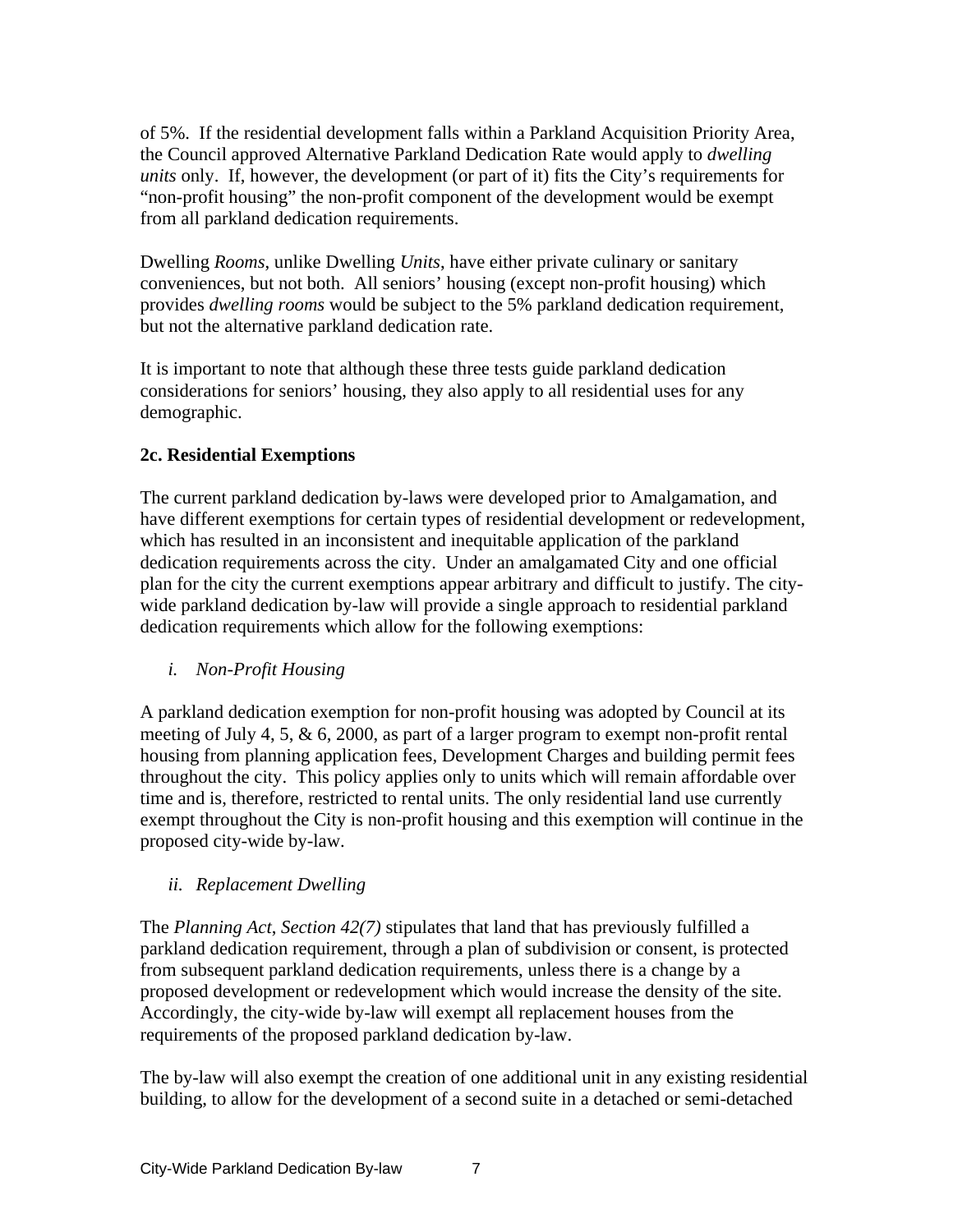house. This would also exempt the conversion of an amenity area or parking space into one additional residential unit in an existing apartment building.

## *iii. Nursing Homes*

Nursing Homes, licensed under the *Nursing Homes Act*, are defined as living accommodations for residents who are dependent on regular nursing care and include common lounges and dining areas. The proposed city-wide by-law will exempt nursing homes from the parkland dedication requirement.

# **3. Non-Residential Parkland Dedication Requirement**

The City of Toronto Official Plan Policy 3.2.3.4 stipulates that a 2 percent parkland dedication is required for all non-residential uses and it is recommended that this provision be included in the proposed city-wide parkland dedication by-law. There are a couple of exemptions proposed, however, as noted below.

## **Non-Residential Use Exemptions**

*i. Public Buildings*

The city-wide parkland dedication by-law proposes to exempt all publicly accessible and publicly funded buildings from parkland dedication requirements. This would include Toronto Public Library, the Toronto District & Catholic School Boards, public hospitals and all government buildings. This would include all municipal and non-profit child care centres within these buildings. In addition, lands owned by and used for the purposes of publicly funded colleges and universities would also be exempt.

## *ii. Additions of less than 200 square metres*

It is also recommended that an exemption be introduced for additions or alterations of less than 200 square metres to existing non-residential buildings. This approach allows for incremental growth of all businesses without providing specific exemptions based on type of use. All development applications for additions or alterations of 200 square metres or less to a non-residential building would, therefore, also be exempt from the parkland dedication requirement.

## **4. Industrial Parkland Dedication Requirement**

The *Planning Act* and City of Toronto Official Plan both permit a 2% parkland dedication or cash-in-lieu of parkland payment for industrial development or redevelopment. However, in December 2001, in an effort to encourage industrial development, Council exempted all industrial lands from parkland dedication requirements and the parkland dedication by-laws of the former municipalities were amended accordingly. This report recommends maintaining this exemption in the proposed city-wide parkland dedication by-law.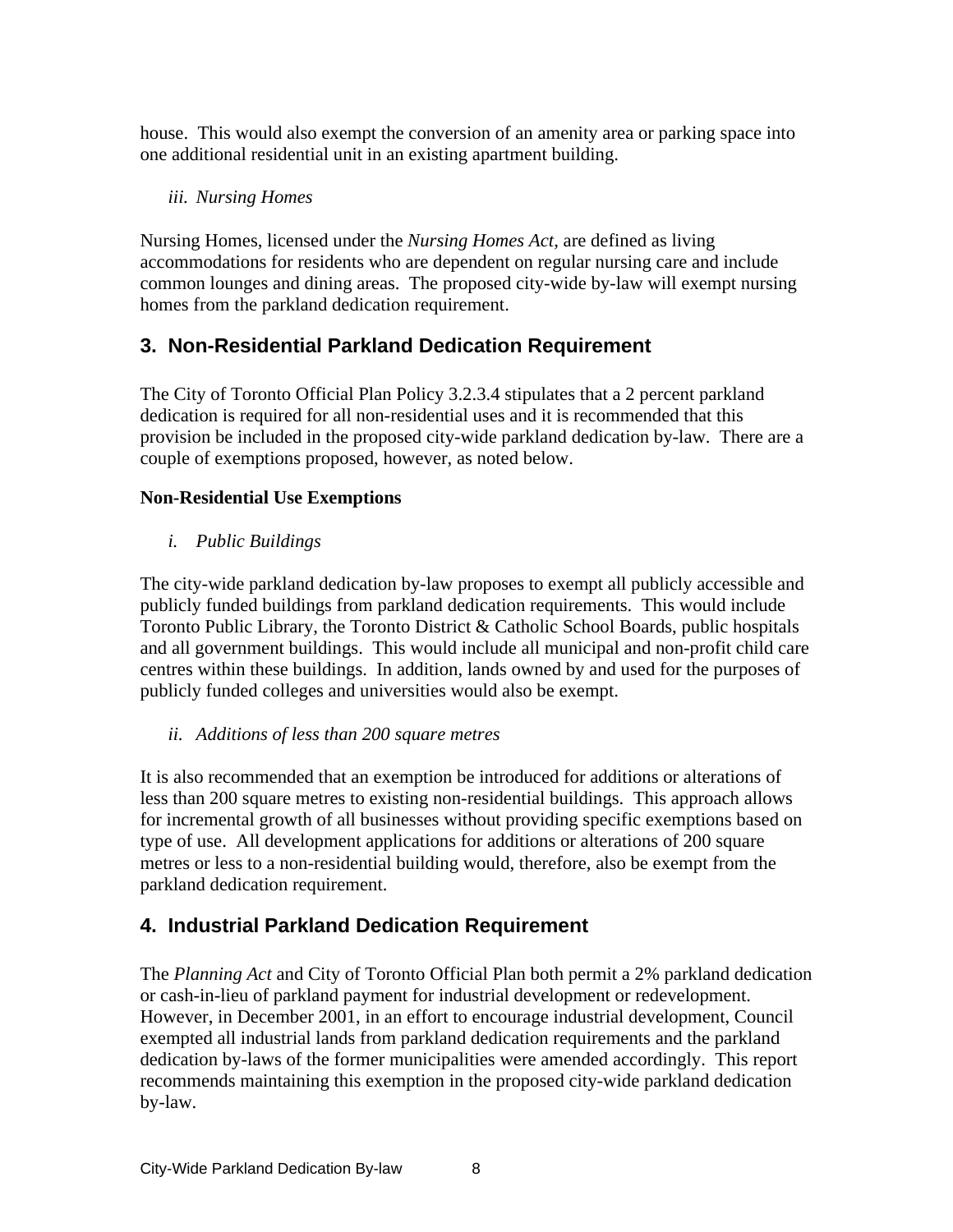At that time, however, the definition of "industrial use" was not clarified, nor was it defined in any of the parkland dedication by-laws of the former municipalities. The proposed city-wide parkland dedication by-law will apply the definition of "industrial uses" from the Development Charges By-law, to delineate this use from all other types of uses which may be permitted in an "industrial zone" as follows:

#### *Industrial Use –*

*Land, buildings or structures used or designed or intended for use for or in connection with manufacturing, producing or processing of goods, warehousing or bulk storage of goods, self-storage facility, distribution centre, truck terminal, research and development in connection with manufacturing, producing or processing of goods, and:*

- *A. Includes of ice uses and the sale of commodities to the general public where such uses are accessory to and subordinate to an industrial use.*
- *B. Does not include:*
	- *(1) A building used exclusively for of ice or administrative purposes unless it is attached to an industrial building or structure as defined above; or*
	- *(2) Warehouse clubs and retail warehouses, including commercial establishments which have, as their principal use, the sale of goods and merchandise in a warehouse format.*

#### **5. General Policy & Procedure Issues**

The city-wide parkland dedication by-law will include general policies and procedures, as set out in Attachment 1, and briefly described below:

It is proposed that the city-wide parkland dedication by-law include the Official Plan policies which pertain to the suitability of parkland conveyances. For example, Official Plan Policy 3.2.3.8 states that the lands should be free of encumbrances (unless approved by Council), and of a usable shape, topography and size. To that end, the by-law will clarify that encumbrances which limit the recreational use of the green space to be dedicated through conveyance to the City, such as storm water management facilities, railway berms (including noise attenuation fence and crash wall), and TRCA buffers, would not be eligible to satisfy the parkland dedication requirement.

The General Manager of Parks, Forestry & Recreation will continue to be responsible for determining whether to accept a land or a cash-in-lieu of land dedication payment, as well as, for the attributes of the conveyance.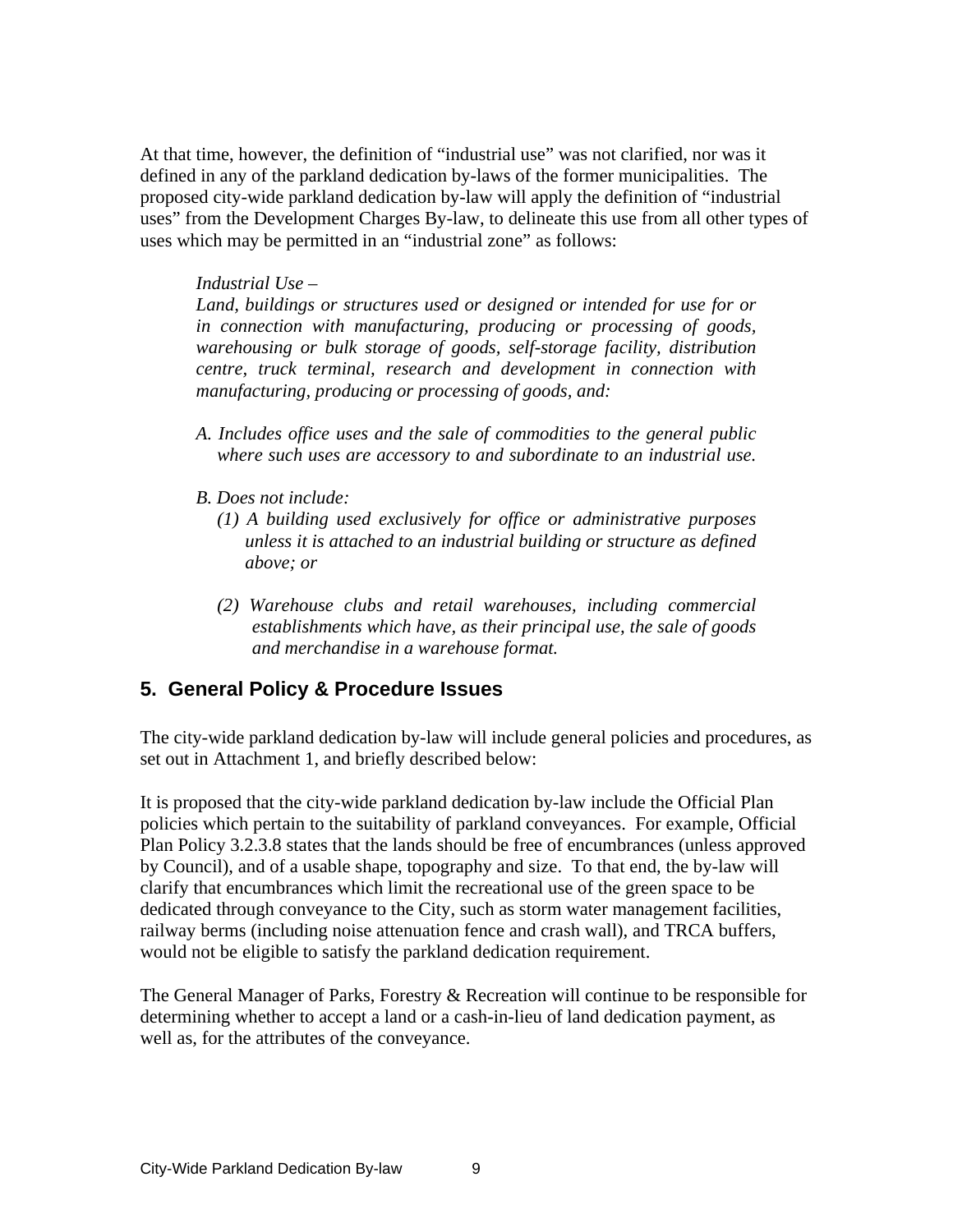For the purposes of cash-in-lieu of parkland payments, the proposed city-wide parkland dedication by-law will continue to value the lands as of the day before the building permit is issued. This is consistent with the provision of the *Planning Act.*

Staff are proposing to include the existing Cash-in-lieu of Parkland Allocation Policy in the proposed city-wide parkland dedication by-law, as these requirements will provide clarity on how the cash-in-lieu payments are to be distributed amongst the various Parks, Forestry and Recreation capital reserve accounts. This is similar to the approach that was taken in the new Alternate Rate By-law (*Municipal Code, Chapter 415, Article III – Conveyance of Land for Park Purposes as a Condition of Development*), which was approved by Council in December, 2007. Including this policy in the new city-wide bylaw will ensure clarity to property owners, staff and Council on how these funds are distributed. There are no changes proposed to the existing Cash-in-lieu of Parkland Allocation Policy in the new city-wide by-law.

## **6. Implementation**

Staff recommends that the proposed city-wide parkland dedication requirements come into effect May 3, 2011 which will allow a transition period for developers with applications in the "pipeline". This will enable staff to implement the new city-wide parkland dedication by-law and provide the necessary staff training and make any changes that may be required to existing procedures. Staff also recommend that the exemptions set out in this report come into effect for all

building permits in advance of the city-wide by-law to allow developers the opportunity to proceed with building permit applications without delay where no exemptions exist today. Exemptions allowed by the former municipalities will continue until the city-wide parkland dedication by-law is brought into effect May 3, 2011. With Council's approval of this report, the City Solicitor will bring forward a by-law to this effect.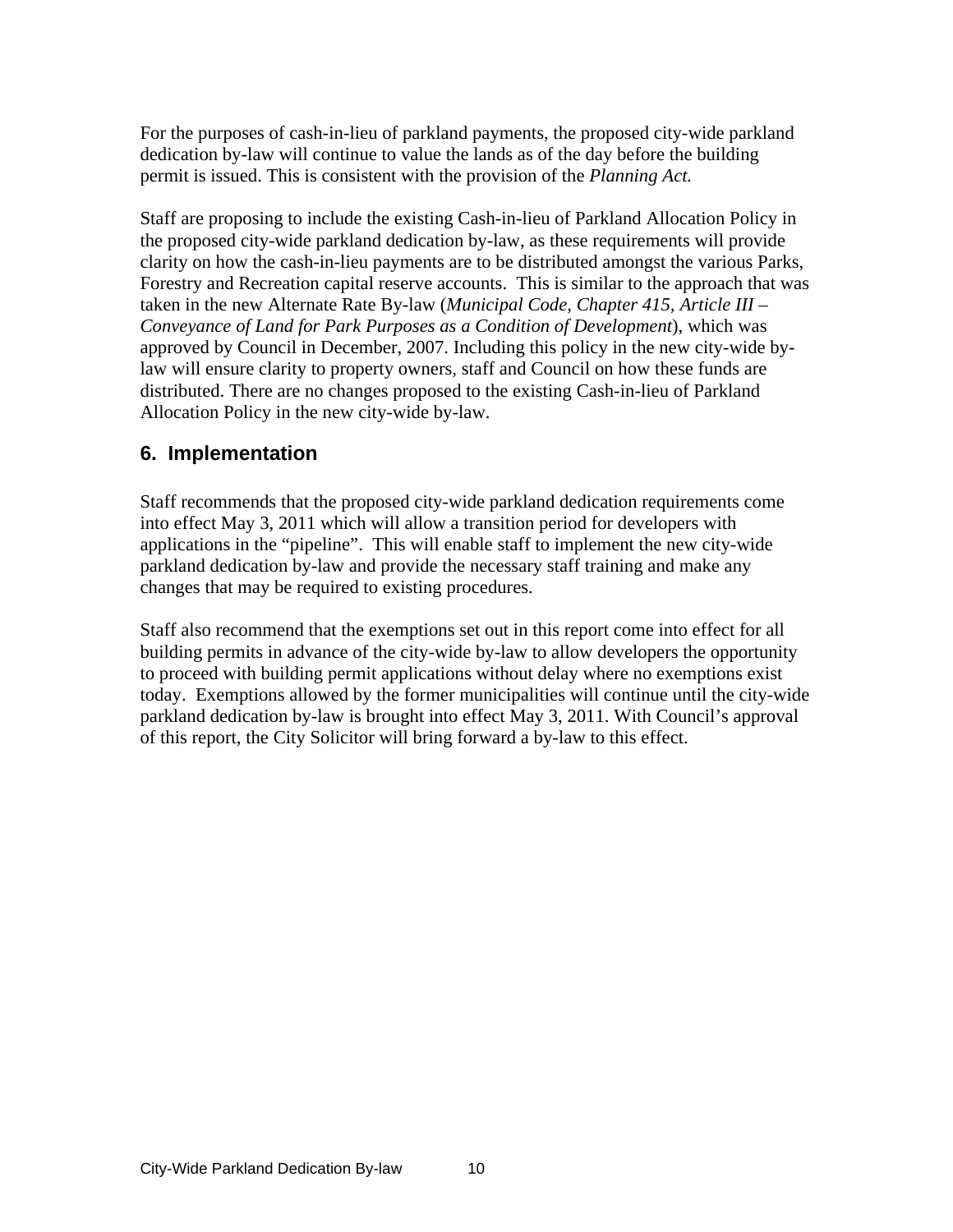## **NEXT STEPS**

Council's adoption of the principles for the development of a city-wide parkland dedication by-law as outlined in Attachment 1, will harmonize the various existing bylaws and approaches to parkland dedication of the former municipalities, and will provide consistency to staff and developers. The Bill to amend the Municipal Code, Chapter 415, Development of Land will be introduced after the recommendations of this report are approved by Council.

 $\overline{\phantom{a}}$  , we can assume that the contract of  $\overline{\phantom{a}}$  , we can assume that the contract of  $\overline{\phantom{a}}$ 

# **CONTACT**

Mark Edelman, Acting Manager Strategic and Service Planning, Policy & Strategic Planning Parks, Forestry & Recreation Tel: (416) 392-0094; Fax: (416) 392-3355; e-mail: medelman@toronto.ca

# **SIGNATURE**

Brenda Patterson, General Manager, Parks, Forestry & Recreation

## **ATTACHMENTS**

Attachment #1 – Main Principles of City-wide Parkland Dedication By-law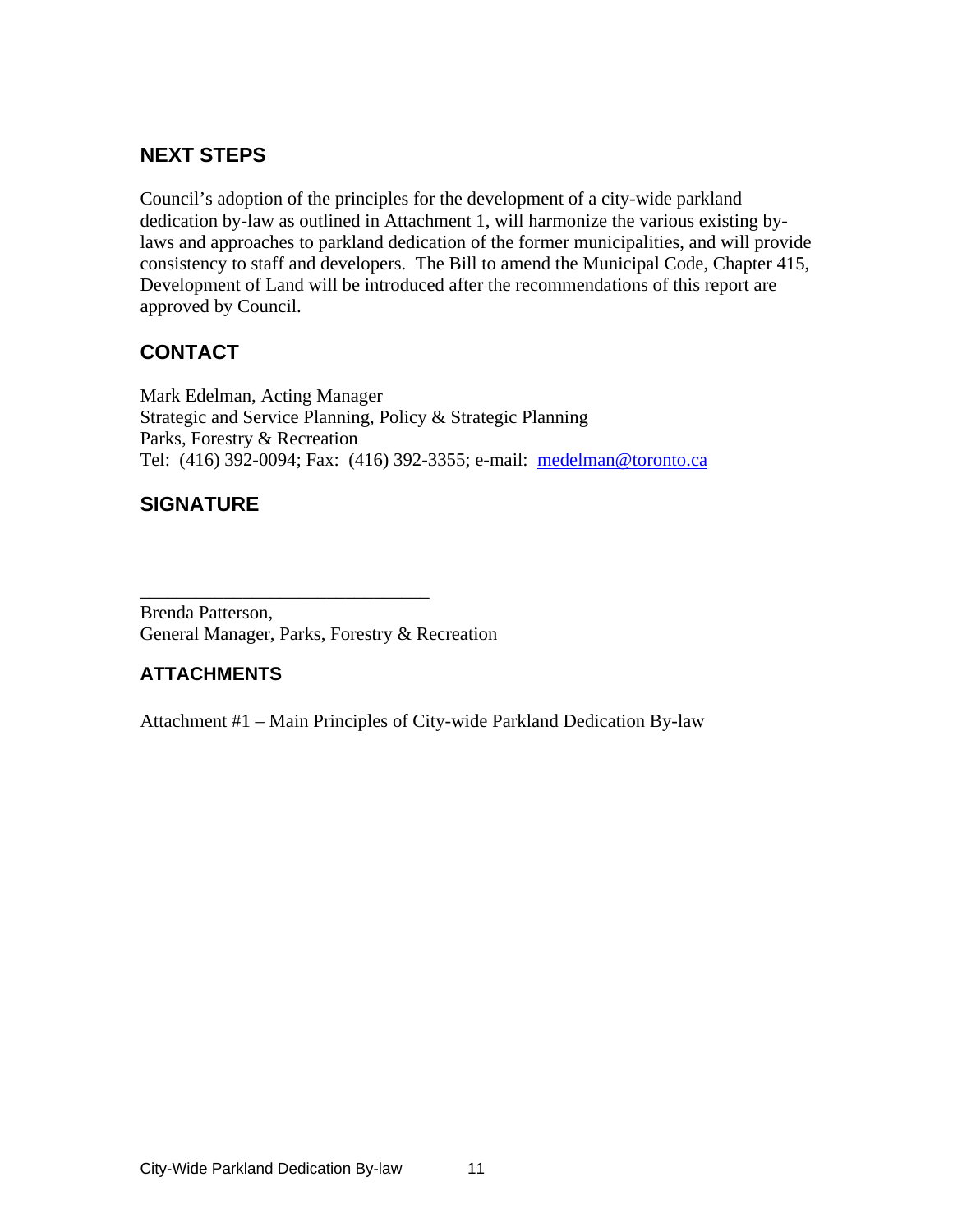## **ATTACHMENT 1**

## **MAIN PRINCIPLES OF CITY- WIDE PARKLAND DEDICATION BY- LAW**

The following are the main principles of the proposed city-wide parkland dedication bylaw. The by-law will include additional clarification, based on requirements of the *Planning Act* and Official Plan, as well as from Council adopted policies or definitions.

#### **1. Residential Use**

| A. Dedication | • 5% of the land proposed for development                                                                                                 |
|---------------|-------------------------------------------------------------------------------------------------------------------------------------------|
|               | <b>or</b>                                                                                                                                 |
|               | Alternative Parkland Dedication Rate of 0.4 hectares per 300<br>units in Parkland Acquisition Priority Areas (PAPAs)                      |
|               |                                                                                                                                           |
| B. Definition | Residential Use -                                                                                                                         |
|               |                                                                                                                                           |
|               | Land or building or structures of any kind whatsoever or any                                                                              |
|               | portion thereof, used, designed or intended to be used as living                                                                          |
|               | accommodations, including accessory uses naturally and nominally<br>incidental in purpose and exclusively devoted to the residential use, |
|               | for one or more individuals and may include a unit designed for                                                                           |
|               | combined live/work uses, but does not include a hotel, or similar                                                                         |
|               | building or structure providing temporary accommodation.                                                                                  |
|               |                                                                                                                                           |
| C. Exemptions | Enlargement to or replacement of existing dwelling unit on an                                                                             |
|               | existing lot                                                                                                                              |
|               | Creation of 1 additional dwelling unit in an existing residential                                                                         |
|               | building                                                                                                                                  |
|               | 3. Non-profit housing                                                                                                                     |
|               | 4. Nursing Homes                                                                                                                          |
|               |                                                                                                                                           |

#### **2. Non-Residential Use**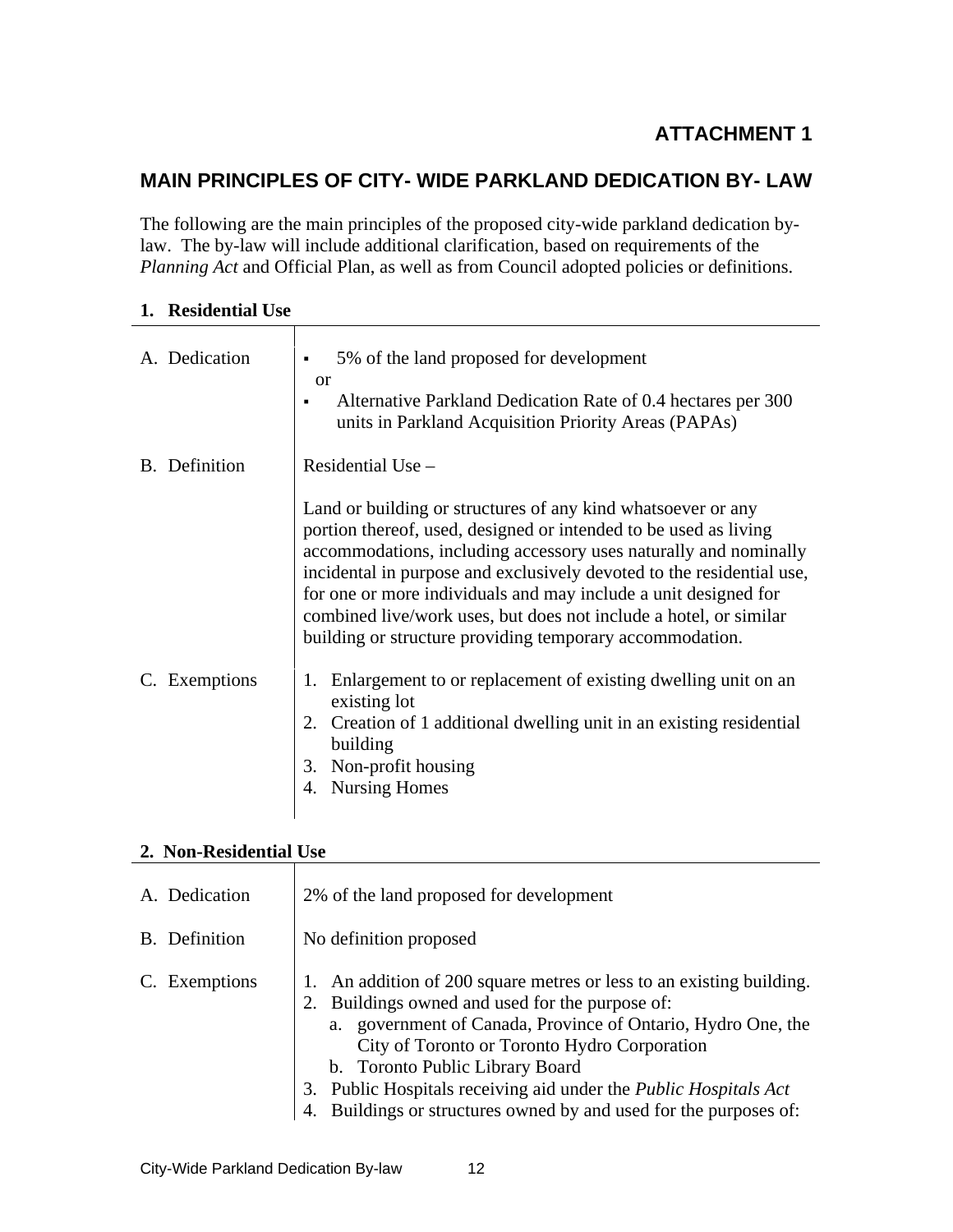| a. a public school as set out in the <i>Education Act</i> ;    |  |  |  |
|----------------------------------------------------------------|--|--|--|
| b. receiving regular and ongoing operating funds from a        |  |  |  |
| government for the purpose of providing post-secondary         |  |  |  |
| education                                                      |  |  |  |
| c. a college established in accordance with the <i>Ontario</i> |  |  |  |
| Colleges of Applied Arts & Technology Act, 2002, C.8           |  |  |  |
| 5. Municipal Child Care Centres and non-profit child care      |  |  |  |
| providers on TDSB, TCDSB, CSDCSO or municipal land             |  |  |  |

#### **3. Industrial Use**

| A. Dedication | 2% of the land proposed for development                                                                                                                                                                                                                                                                                                                                                                                                                                                                            |  |
|---------------|--------------------------------------------------------------------------------------------------------------------------------------------------------------------------------------------------------------------------------------------------------------------------------------------------------------------------------------------------------------------------------------------------------------------------------------------------------------------------------------------------------------------|--|
| B. Definition | Land, buildings or structures used or designed or intended for use<br>for or in connection with manufacturing, producing or processing of<br>goods, warehousing or bulk storage of goods, self-storage facility,<br>distribution centre, truck terminal, research and development in<br>connection with manufacturing, producing or processing of goods,<br>A. Includes office uses and the sale of commodities to the general<br>public where such uses are accessory to and subordinate to an<br>industrial use. |  |
|               | B. Does not include:<br>(1) A building used exclusively for office or administrative<br>purposes, unless it is attached to an industrial building or<br>structure as defined above; or<br>Warehouse clubs and retail warehouses, including<br>(2)<br>commercial establishments which have, as their principal<br>use, the sale of goods and merchandise in a warehouse<br>format.                                                                                                                                  |  |
| C. Exemptions | . All industrial uses                                                                                                                                                                                                                                                                                                                                                                                                                                                                                              |  |

# **4. General By-law & Procedure Provisions**

| Mixed Use<br>Developments     | Where a development includes both residential and non-residential<br>uses, the respective parkland dedication rates (and exemptions) will<br>apply.                                                                |
|-------------------------------|--------------------------------------------------------------------------------------------------------------------------------------------------------------------------------------------------------------------|
| B. Delegation of<br>Authority | Council continue to delegate approval authority to the General<br>Manager of Parks, Forestry and Recreation for choosing a land or<br>cash-in-lieu of land dedication and for the attributes of the<br>conveyance. |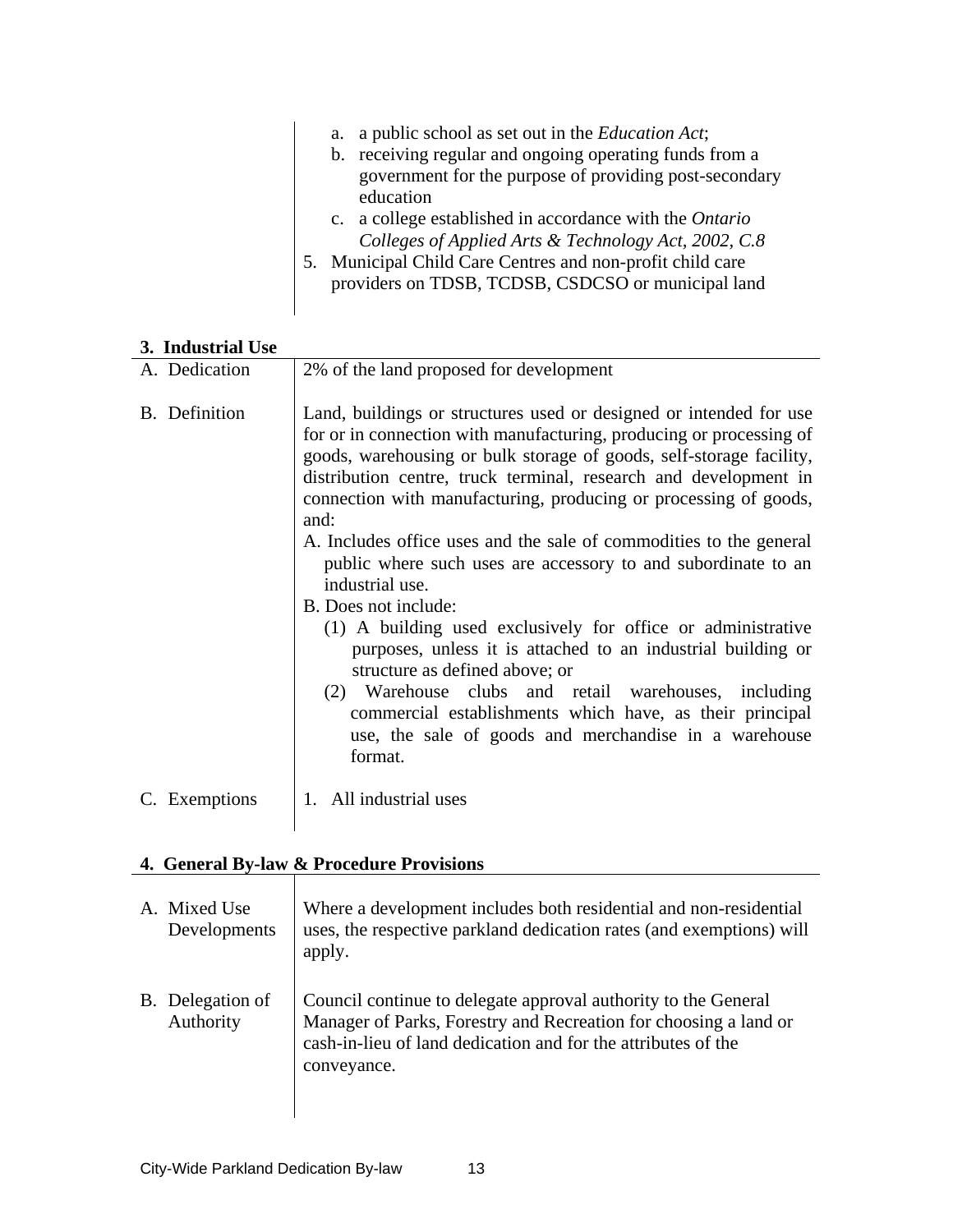| C. Cash-in-Lieu<br>of Parkland<br>Allocation | Any cash-in-lieu payments of 5% or less will be used for the<br>acquisition of new parkland or the improvement of parks and<br>recreational facilities in accordance with the Cash-in-lieu<br>Allocation Policy, with the following allocation:                                                                                                                                                                                                                                                                                       |
|----------------------------------------------|---------------------------------------------------------------------------------------------------------------------------------------------------------------------------------------------------------------------------------------------------------------------------------------------------------------------------------------------------------------------------------------------------------------------------------------------------------------------------------------------------------------------------------------|
|                                              | Fifty percent for the acquisition of lands for parks and recreation<br>purposes, further divided as follows:                                                                                                                                                                                                                                                                                                                                                                                                                          |
|                                              | Half of which is to be used to acquire parkland throughout the<br>city where priorities have been identified; and                                                                                                                                                                                                                                                                                                                                                                                                                     |
|                                              | Half of which is to be used to acquire parkland within the<br>district where the funds were generated and priorities have<br>been identified; and                                                                                                                                                                                                                                                                                                                                                                                     |
|                                              | Fifty percent for the development of parks and recreation facilities,<br>further divided as follows:                                                                                                                                                                                                                                                                                                                                                                                                                                  |
|                                              | Half of which is to be used to develop and upgrade parks and<br>recreation facilities throughout the city where priorities have<br>been identified; and                                                                                                                                                                                                                                                                                                                                                                               |
|                                              | Half of which is to be used to develop and upgrade parks and<br>recreation facilities within the district where the funds were<br>generated and priorities have been identified.                                                                                                                                                                                                                                                                                                                                                      |
| D. Land<br>Dedication                        | Conveyance of the following lands will not be included in the<br>considered part of the statutory parkland dedication:<br>a. Valley land, being those lands located below top of bank as<br>defined by the Toronto and Region Conservation Authority and<br>including any required buffer land or setback beyond the top of<br>bank:<br>b. Lands identified as Natural Heritage in the Official Plan;<br>c. Provincially significant lands, including Areas of Natural or<br>Scientific Interest (ANSI), Wetlands, or Environmentally |
|                                              | Significant Areas (ESA);<br>d. Areas identified in Municipal Code Chapter 658 - Ravine and<br><b>Natural Feature Protection;</b><br>e. Woodlots;<br>f. Storm water management facilities; and                                                                                                                                                                                                                                                                                                                                         |
|                                              | g. Rail line berm, noise attenuation fence and crash wall.                                                                                                                                                                                                                                                                                                                                                                                                                                                                            |
| E. Land Valuation                            | All appraisals of land shall be carried out under the direction of<br>the Director Real Estate Services and shall be determined in<br>accordance with generally accepted appraisal principles.                                                                                                                                                                                                                                                                                                                                        |
|                                              | 2. The cost of any appraisal undertaken by the City will be paid                                                                                                                                                                                                                                                                                                                                                                                                                                                                      |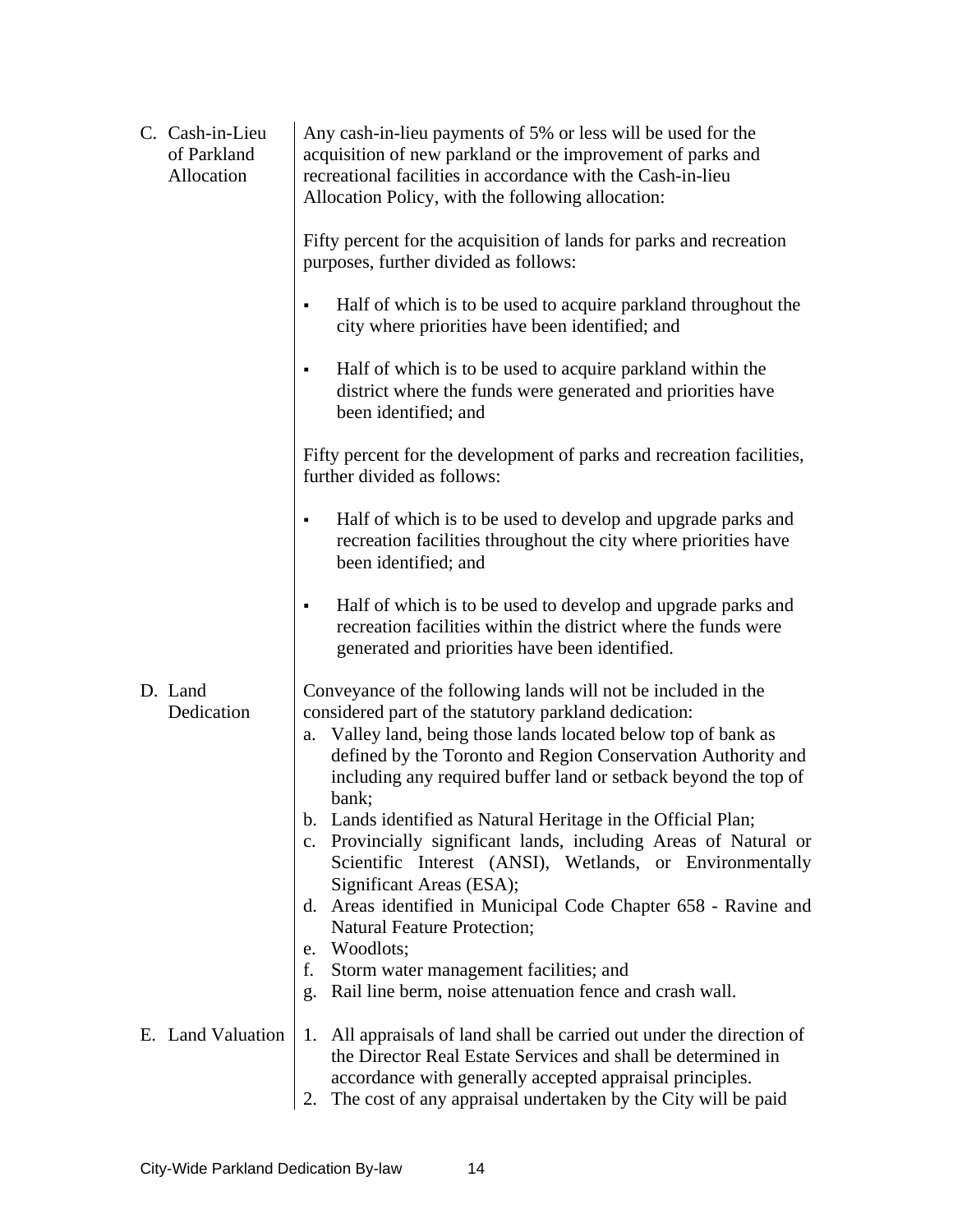|                   | for by the property owner of the land being appraised in<br>accordance with the City's fee schedule.<br>The value of the land will be determined as of the day before<br>the day of issuance of the first above grade building permit in<br>respect of the development. |  |  |
|-------------------|-------------------------------------------------------------------------------------------------------------------------------------------------------------------------------------------------------------------------------------------------------------------------|--|--|
| F. Implementation | the city-wide parkland dedication by-law come into effect May                                                                                                                                                                                                           |  |  |
|                   | 3, 2011;                                                                                                                                                                                                                                                                |  |  |
|                   | The exemptions set out in this Attachment come into effect for                                                                                                                                                                                                          |  |  |
|                   | all building permits in advance of the city-wide by-law to allow                                                                                                                                                                                                        |  |  |
|                   | developers the opportunity to proceed with building permit                                                                                                                                                                                                              |  |  |
|                   | applications without delay where no exemptions exist today.                                                                                                                                                                                                             |  |  |
|                   | Exemptions allowed by the former municipalities will continue                                                                                                                                                                                                           |  |  |
|                   | until the city-wide parkland dedication by-law is brought into                                                                                                                                                                                                          |  |  |
|                   | effect May 3, 2011.                                                                                                                                                                                                                                                     |  |  |
|                   |                                                                                                                                                                                                                                                                         |  |  |

# **5. Other Definitions to be included:**

| A. Dwelling unit         | Living accommodation comprising a single housekeeping unit<br>within any part of a building or structure used, designed or intended<br>to be used by one person or persons living together, in which both<br>culinary and sanitary facilities are provided for the exclusive use of<br>such person or persons, but does not include a room or suite of<br>rooms in a hotel.                                                                                                                                                                                |
|--------------------------|------------------------------------------------------------------------------------------------------------------------------------------------------------------------------------------------------------------------------------------------------------------------------------------------------------------------------------------------------------------------------------------------------------------------------------------------------------------------------------------------------------------------------------------------------------|
| B. Dwelling room         | A room used or designed for human habitation and may include<br>either but not both culinary or sanitary conveniences, and:<br>Includes but is not limited to rooms in the following building<br>types: a group home, nursing home, a retirement home or lodge<br>or a special care or special need dwelling<br>Does not include:<br>i. A room in a hotel, motel, tourist home or guest home;<br>ii. A bathroom or kitchen;<br>iii. A room in a dwelling unit; or<br>iv. A windowless storage room that has a floor area of less than<br>10 square metres. |
| C. Non-profit<br>Housing | Housing which is or is intended to be offered primarily to persons<br>or families of low income on a leasehold or co-operative basis and<br>which is owned or operated by:<br>A non-profit corporation, being a corporation, no part of the<br>income of which is payable to or otherwise available for the<br>personal benefit of a member or shareholder thereof; or<br>A non-profit housing co-operative having the same meaning as<br>in the Co-operative Corporations Act, R.S.O. 1990, c. C.35.                                                      |